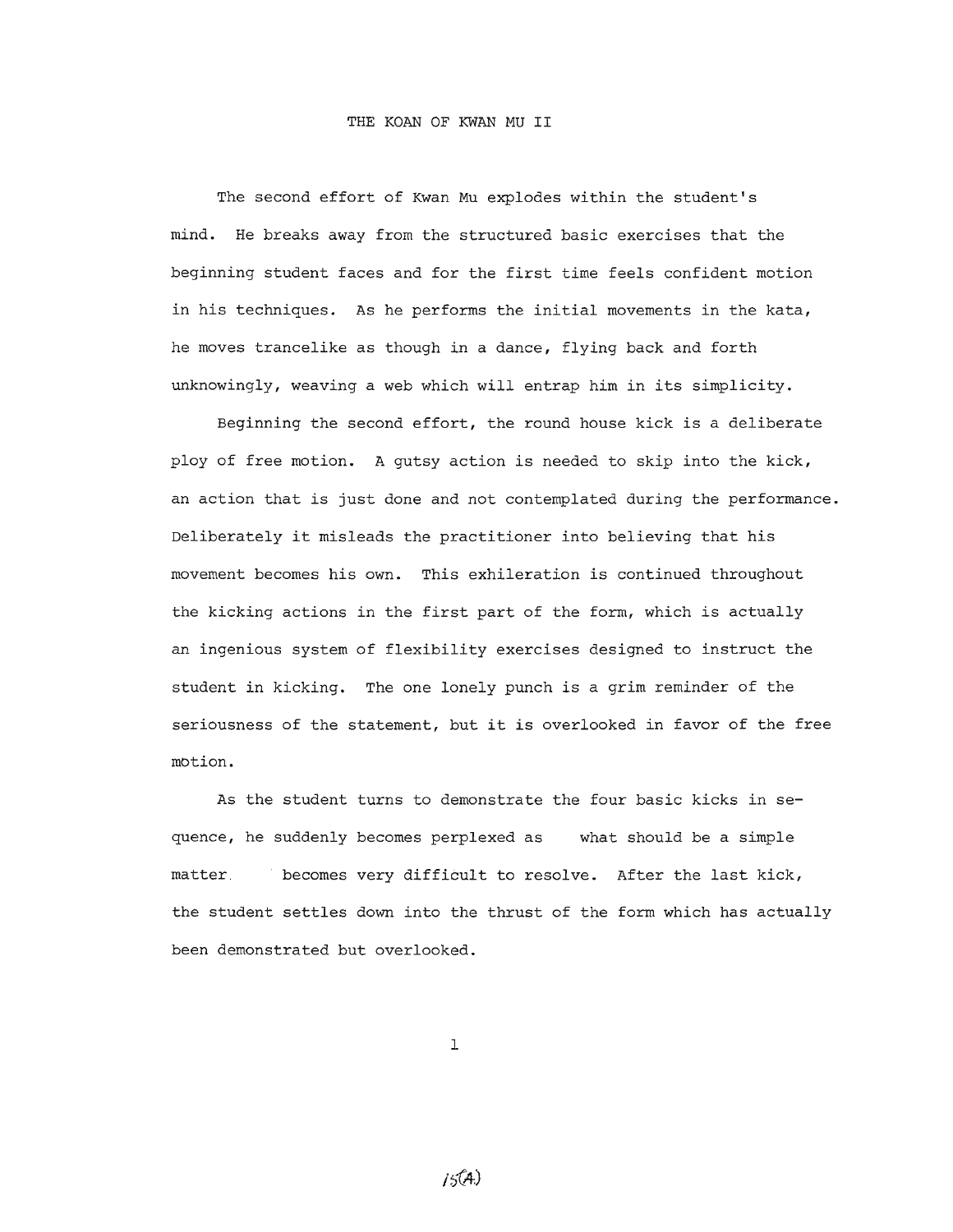This latter part of the kata explores pulling actions, takedowns, and blocking maneuvers against all the basic kicks. These actions pull the web of the kata together. Are they not mirror images of the initial actions. Can one really kick if he does not know how to block <sup>a</sup> kick. Similarly, how can one block <sup>a</sup> kick if he can't kick? This then presents a problem.

Normally, if you kick at someone you do not want that kick to be blocked. If you were to be attacked, you would intend that your block be effective. In the kata, blocks and attacks are mirror images of each other. To perform one is to perform the other. Which, then, is reality. (Remember, the attacker exists only in the mind of the defender.) This leads us to the koan of the Second Effort:

"If the purpose of a block is not to be attacked, and the purpose of an attack is not to be blocked, then why delude yourself?"

In attempting to do your own thing, you find that it is something else. The true kata exists but all do not find it. Why?

2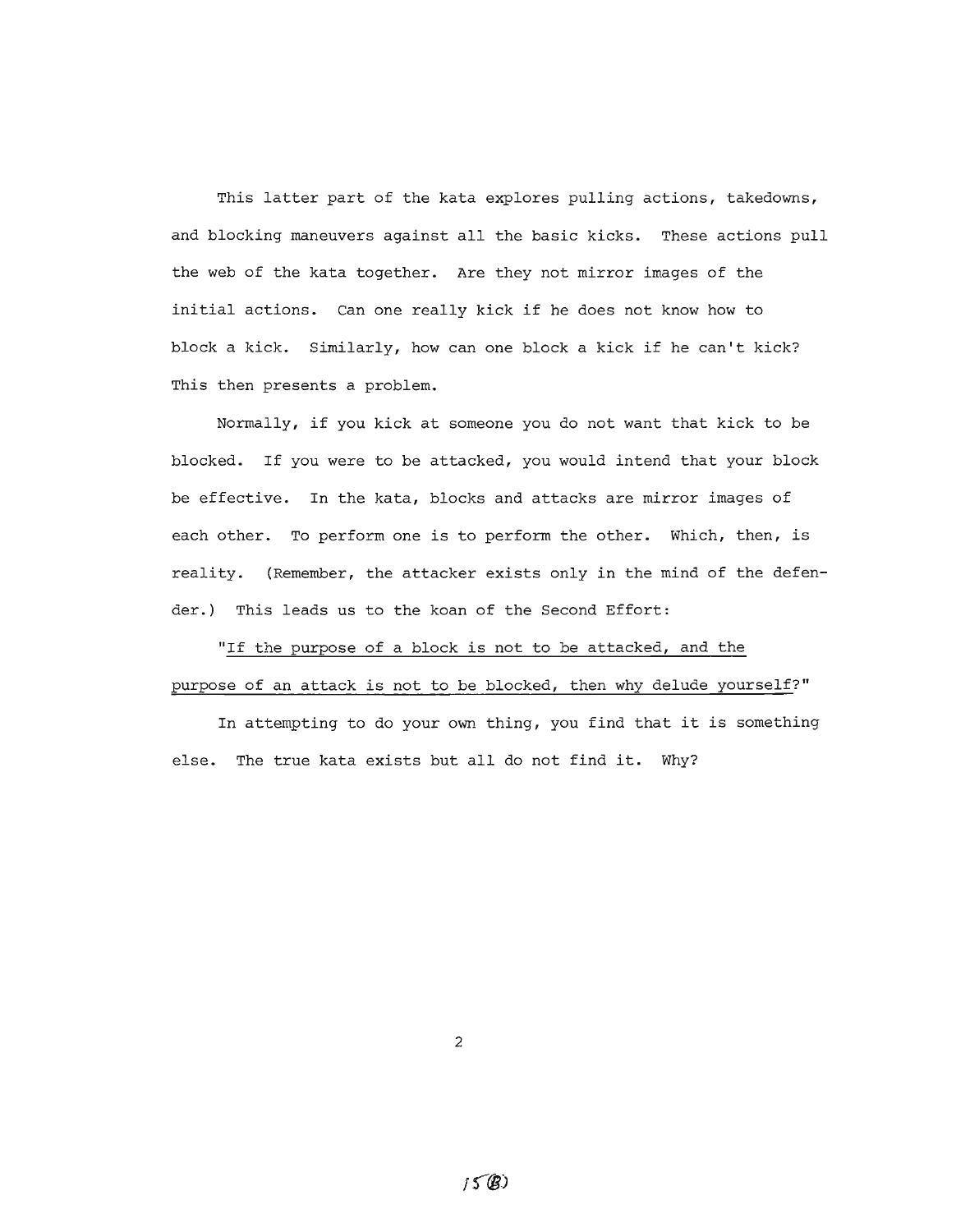## KWAN MU: THE REALIZATION OF THE ESSENTIAL SECOND EFFORT

- 1. From Attention Stance, Bow and assume Ready Stance.
- 2. Assume RT FFStance to "B" by sliding LFT Foot rearward.
- 3. Execute RT HS Instep RDHKick skipping forward.
- 4. Recover and turn CCWise to "A" assuming a LFT FRTStance, executing HS OPHand XBlock.
- 5. Pull the Hands to the Belt and execute RT MS Snap FRTKick.
- 6. Lower RT Foot to LFT Foot and draw Handsto the LFT Side. LFT Fist Palm Up and RT VFist covering. Execute RT MS SKick to  $"D"$ .
- 7. Lower RT Foot and turn CCWise and execute LFT MS BKick to "D".
- 8. Retract LFT Foot and form LFT BStance facing "C", executing RT MS OFArm OUT Defend followed by LFT MS RPunch.
- "9. Execute LFT MS FRTKick.
- 10. Lower LFT FT and step forward forming RT FRTStance to "c" and execute RT MS LPunch.
- 11. Turn CCWise to "D" and execute RT Foot MS CKick with a RT HS IN Block. Continue by circling the blocking action into a RT RT MS BOTFist Strike and same time RT MS SKick to "D".
- 12. Lower RT Foot to LFT Foot and turn CCWise to "c" forming RT BStance. Extend the LFT Hand straight to "C" and execute RT HS CR HPunch striking the LFT Palm as the body rotates to to form a LFT FRTStance.
- 13. Right away execute a FR LS RDHKick with the Heel to  $"C"$ .
- 14. Lower RT Foot to the LFT Foot and turn CCWise forming RT FRTStance to "F". Hands are in DBL KHand GBlock postition.
- 15. Execute LFT HS FRTKick to "F" Form RT BStance.
- 16. Execute Rear Foot RT HS RDHKick to "F". Form LFT BStance.
- 17. Execute Rear Foot LFR HS SKick to "F". Form RT BStance.
- 18. Turn CWise and execute RT HS BKick to "F" parallel to "E-F". 15,16,17, and 18 are don in rapid succession. Hands to in guard position and do not Block over the Kicks.
- 19. Lower RT Foot to "F" and turn CCWise to "E" forming LFT BStance and executing HS OPHand XBlock to "E".  $F(T, 1)$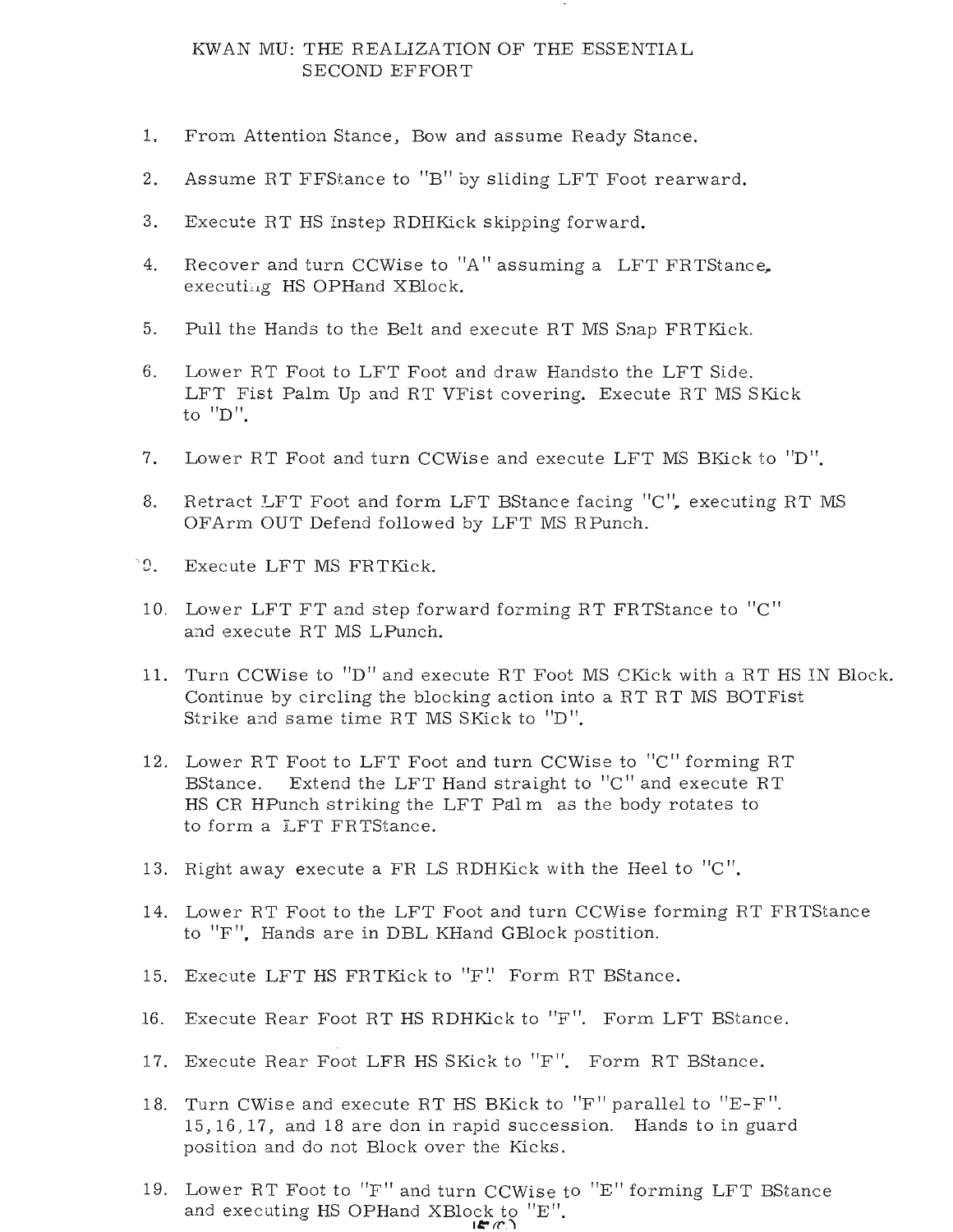- 20. Step forward to form RT FRTStance and execute DBL MS Upset Punch with Closed Fist Palms Up.
- 21. Step forward 'to form a Modified RT BStance and execute LFT MS HFist Strike to "E".
- 22. Step forward to  $"E"$  and execute RT KHand Downward Strike across the body to the LFT Side with a Pulling Action along the "E-F" Line.
- 23. Pivot rapidly CCWise and execute LFT Hand MS KHand Strike Pulling back the Hand 'CWise in a Circular motion along the "E-F" Line while forming LFT FRTStance .
- 24. Continue stepping forward and execute RT MS LPunch to "E".  $\# 22, \# 23, \# 24$  are to be done in rapid order with no pause in between.
- 25. Extend LFT Hand to the rear toward "F" and turn CCWise to "F" and step forward forming LFT BStance. At the same time execute RT HS KHand Strike and LFT HW KHand Block. Motions are done without pause.
- 26. Cross Step with LFR Foot toward "F" executing LFT LS Pulling Block (RT to LFT in FRT of the Bodyalond "E-F" Line.
- 27. Continue stepping forward with the RT Foot and forming LFT BStance and executing DBL KHand Block to "F ". # 26 & # 27 are done with one action.
- 28. Extend LFT Hand to the rear toward "E" and pivot to "E" forming a  $\Box$  L XStance and executing RT HS KHand Strike with same time LFT KHand Block.
- 29. Step out to "E" with RT Foot and CR Step behind RT Foot executing RT OUTFArm Reinforced IN Block in FRT of Groin ( LFT Finger-tips will touch BFist and LFT Palm will rest on RT FArm).
- 30. Without hesitation step out to "E" forming LFT BStance and executing RT MS DBL CLFist GBlock.
- 31. Turn CWise to "A" forming RT BStance and execute MS DBL KHand GBlock.
- 32. CR Step to "A" by stepping behind with RT Foot and execute LFT HS KHand Strike to "A ".
- 33. Pivot CWise to "A" forming LFT Modified BStance and executing RT HS KHand Strike to "A ".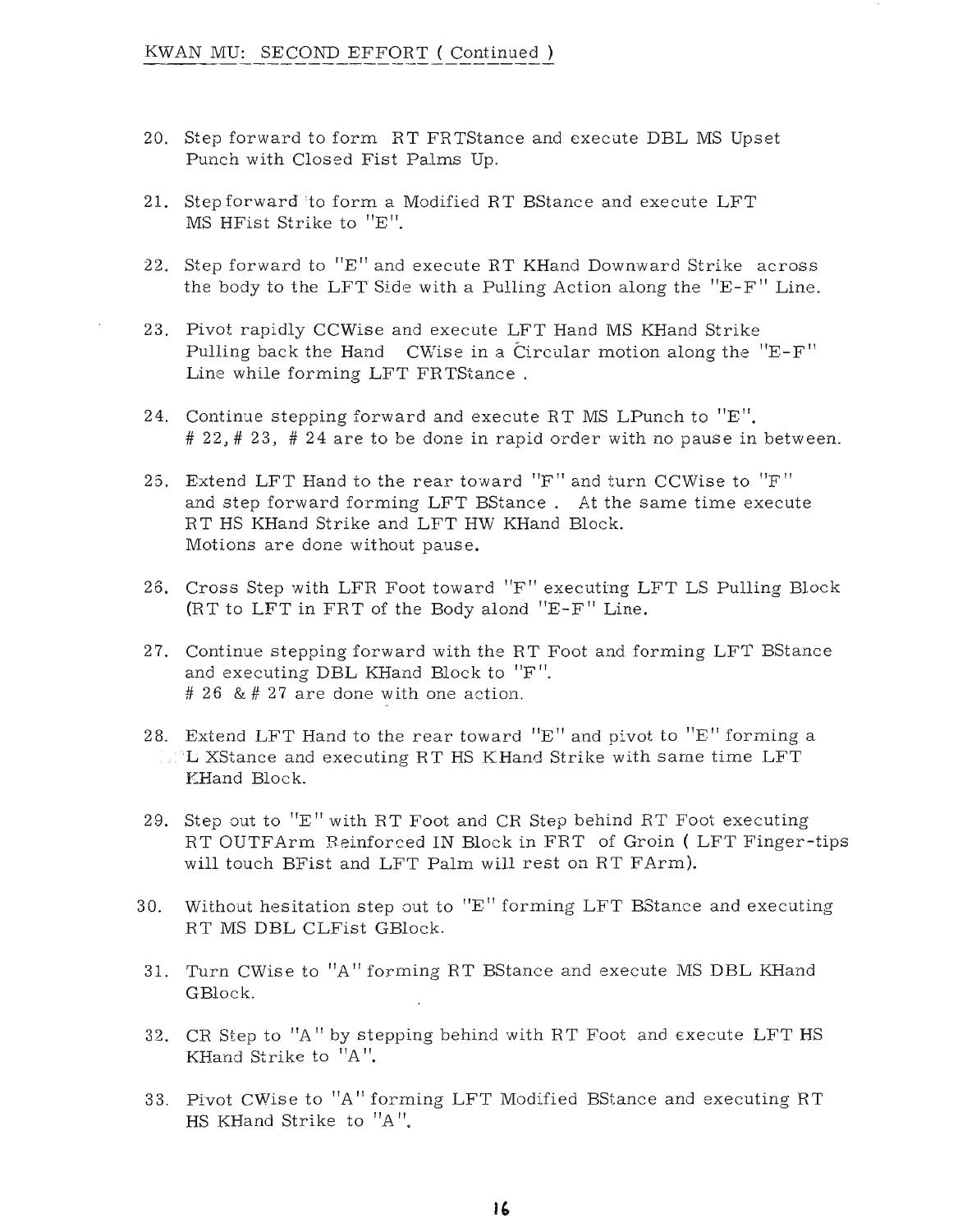# KWAN MU : SECOND EFFORT (Continued)

- 34. Immediately execute RT DBL Jump FRTKick to "A" and form LFT BStance upon landing.
- 35. Execute RT LS ( Knee level) Palm Up BFist PBlock to the RT Side, turning am standing up, facing "B" and assuming Ready Stance.
- 36. This is the beginning of the Third Effort. End Second Effort, BOW.

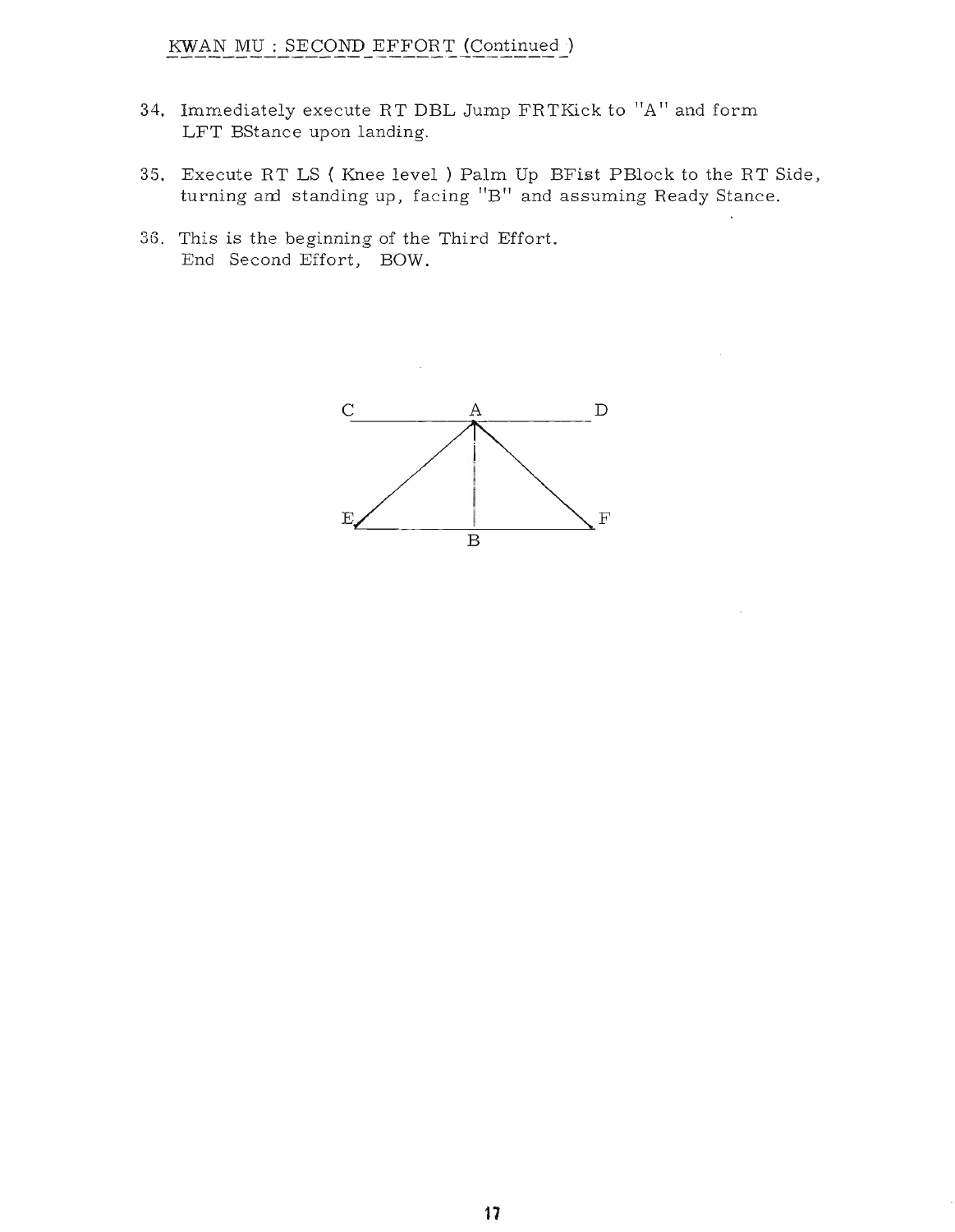- 1. Step RT Foot out to "D" forming RT BStance, execute LFT HS OFArm JMBlock to "0".
- 2. Leaving LFT Hand in place execute RT HS OFArm JMBlock toward "0".
- 3. Leaving both RT and LFT Hands High execute RT HS JABPunch followed right away by LFT HS STPunch.
- 4. Turn to face "C" forming LFT BStance. Execute same technique as in #1.
- 5. Execute same techniques as in #2.
- 6. Execute same techniques as in  $#3.$  (1, 2, 3 & 4, 5, 6 should be performed in rapid sequence with no pause in between.)
- 7. With LFT Foot step out to "B" forming Modified LFT FRTStance and execute RT HS CArm PRBlock.
- 8. Step forward forming RT FRTStance and execute RT HS DWO KHand Strike. LFT Hand simultaneously executes MS OPHand PRBlock under RT Elbow.
- 9. Slide slightly backward forming RFT BStance and pull RT Hand sharply back to LFT Side of body. Right away execute RT MS CIR DWD BFist Strike to "B".
- 10. Move RT Foot to "C" forming RT FRTStance and execute LFT HS CArm PRBlock.
- 11. Shifting slightly to modified LFT BStance execute RT HS 2FSPHand Thrust to "C" while at the same time executing Arm Grab and Pull to HS (in front of forehead) with LFT Hand.  $\sim$
- 12. Execute RT HS Skip SKick to "C".
- 13. Turn rapidly to "A" stepping out with LFT Foot forming RT BStance and execute LFT MS DBL KHand Guarding Block.
- 14. Turn quickly Cwise and step out to "B" forming LFT BStance and execute RT DBL KHand Guarding Block to "B".
- 15. Leap into the air, turning CCwise and execute fake DBL Jumping TKick to "B", landing and forming RT BStance and executing RT MS RVPunch (#14 & #15 should be done in rapid order with no pause in between.)
- 16. Execute LFT HS XBlock, turning LFT Hand over to palm up (grasping) position, pull hands to abdomen and right away execute LFT MS STPunch.
- 17. Step forward to "B" forming RT FRTStance and execute RT MS LGPunch.  $KIAI$   $!!$

A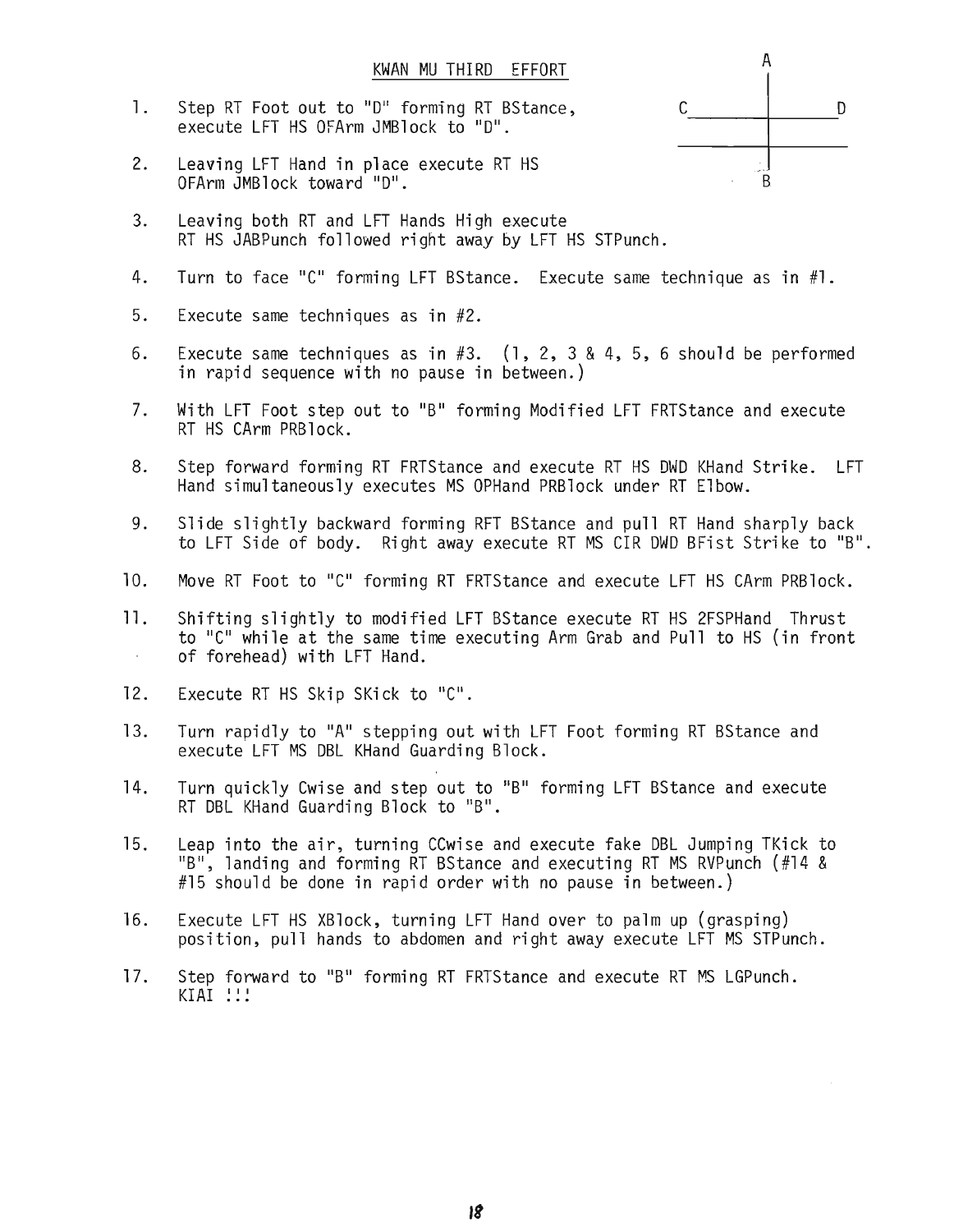### KWAN MU 3 (continued)

- 18. Turn Cwise to "A" forming RT FRTStance to "A" and execute LFT HS CArm PR Block.
- 19. Almost in the same motion execute RT OBL Jump SKick to "A".
- 20. After landing turn CCwise to "B" forming LFT FRTStance and execute RT HS CArm PRB lock to "B". (LFT Hand should be positioned in front of the body and just under the RT Elbow.)
- 21. Execute LFT MS INFArm OPHand OUT SWBlock, Palm up.
- 22. Execute RT HS RHand Strike.
- 23. With 2 hand grabbing action, pull downwards and execute RT MS Knee Smash.
- 24. Lower foot and leap into the air, pulling legs up and turning CCwise landing in low XStance facing "A" and executing LS DBL BFist XBlock.
- 25. Reach out to "A" with RT Hand and step out with RT Foot. Right away jump in with LFT Foot forming RT XSTance and executing LET CArm Pull to RT shoulder and simultaneous RT LS STPunch.
- 26. Step back with LFT Foot forming LFT BStance and executing RT LS OFArm OBlock.
- 27. Execute LFT MS FRT Snap Kick, KIAI !!!!
- 28. Turn 270<sup>0</sup> CCwise, lifting LFT Foot, and forming RT BStance to "D". Execute LFT MS INFArm OUT GBlock (palm up).
- 29. Shifting to LFT FRTStance execute RT MS HCOVBlock to "0".
- 30. Indicate slight pull with both hands and execute RT Foot LS (to knee) Heel ROHKick to "0", recovering leg to behind RT Knee notch, and extending LFT Open Hand to HS and executing RT HS HKPunch striking the Open Palm. (When the leg is recovering, the strike is executed. These two actions are to be done as one movement.)
- 31. Withdraw RT Hand to body and push out to MS with LFT Palm, Fingers up (while remaining or LFT Leg only.) Jump FWD to "D" forming RT XStance and execute RT MS STPunch, (torso should now face toward "A".) (Sit very LOW).
- 32. Move LFT Foot to "C" forming HStance facing "A" and extend LFT Arm OPHand Thumb Up to "C".
- 33. Execute RT HS CKick to "C' striking LFT Palm and putting RT Foot down to "C', forming HStance facing "B" and striking LFT OPHand with RT Elbow.
- 34. Execute RT HS KHand OFArm RBlock in front of forehead at the same time executing LFT MS Open Palm PBlock in front of Groin.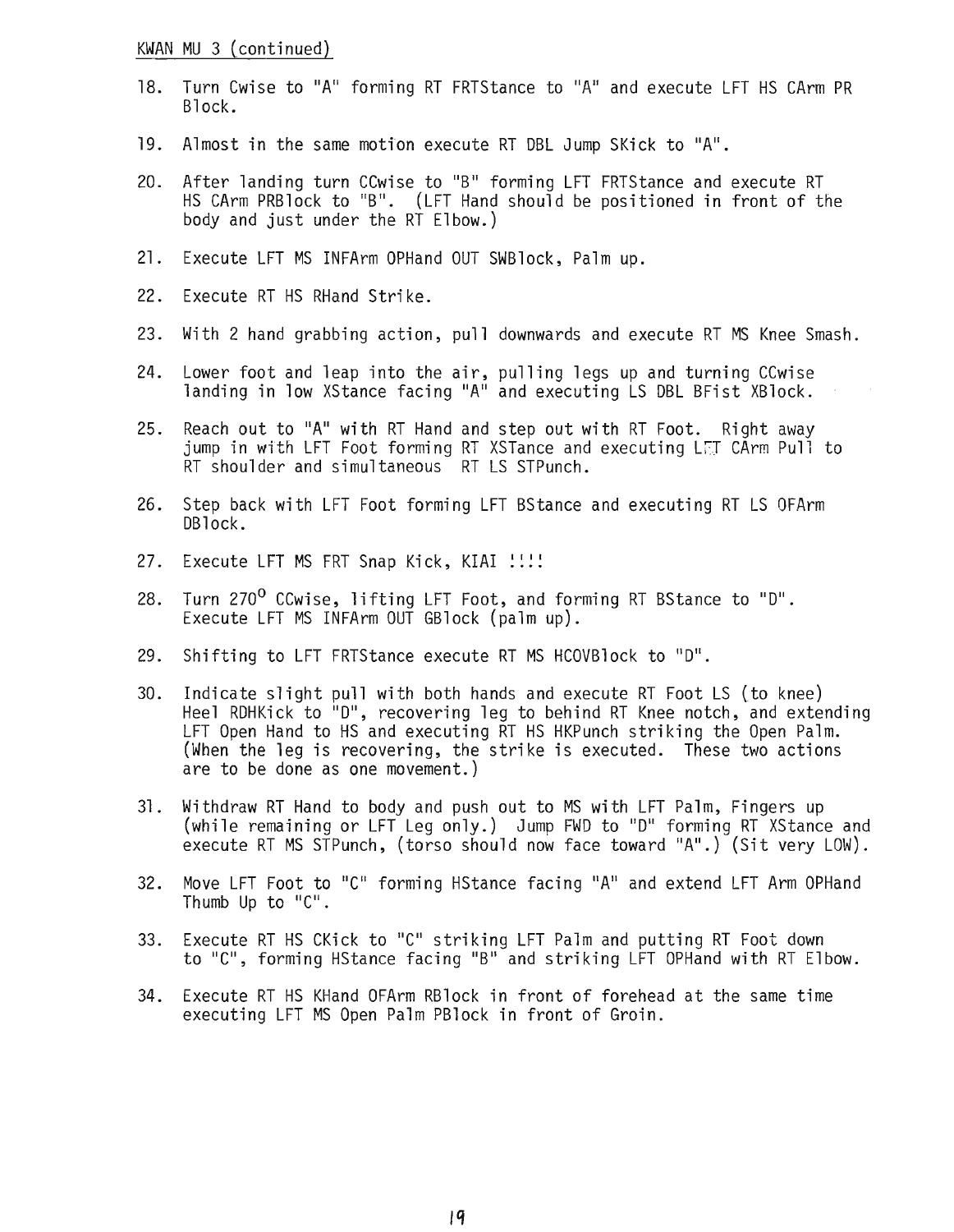- 35. Remaining standing facing "B", execute RT HS CArm JMBlock (fingers up) bring LFT Hand up and in quarding position under the RT ELbow.
- 36. Step RT Foot out to "B" forming RT FRTStance, retrieve RT Hand and execute RT Hand HS PHPunch, retaining LFT Hand under RT Elbow.
- 37.,. From same position, twist body Cwise and execute LFT HS BFist Strike to "B".
- 38. Step forward with LFT Foot forming modified LFT FRTStance, and execute RT MS UCPunch, with LFT Hand in grabbing position directly in front of RT shoulder.
- 39. From this position, twist body Cwise and execute LFT HS BFist strike.
- 40. With the LFT Hand grabbing and pulling to the lower RT side, step out to "B" forming RT FRTStance and executing RT HS STPunch. KIAII ::::
- 41. Move slightly back toward "A" forming LFT BStance facing "B". Execute RT MS BFArm IN CIR SWBlock. Continue circling arm and execute RT MS OFArm KHand PBlock. Continue arm circle and execute RT HS BFist Strike to "B". (All these actions should be done with feeling and no pause in between.)
- 42. With RT Foot step backwards to "A" forming RT BStance facing "B". Execute same series as in #41 in reverse.
- 43. With LFT Foot step backwards to "A" forming LFT BStance facing "B". Execute same series as in #41.
- 44. Turning 270<sup>0</sup>, picking up RT Foot and pivoting on LFT Foot, form RT BStance to "C". Execute LFT MS OFArm CR DBlock, continue circle and recover to execute RT MS CR DBlock, press, and then execute LFT HS BFist Strike. (All these defends and strike should be done with a fluid continued motion. )
- 45. Step back with RT Foot forming RT BStance. Repeat actions of #44.
- 46. Step back with RT Foot forming RT BStance. Repeat actions of #44.
- 47. In same position execute RT HS HFist Strike (to ear) followed right away by LFT KHand Strike (to other ear).
- 48. Skip forward and execute LFT Skipping FRTKick to "C" keeping LFT Hand in same position.
- 49. Lower LFT Foot to floor and step out with RT Foot to "C" bringing up rear foot and forming RT XStance to "C". At same time execute RT MS KHand Strike and LFT LS OFArm PPHand SWBlock.
- 50. Form 'low XStance with PHands extended out and away from body. Stance should be very low with knee almost to the ground. RT Arm should decline downward and LFT Arm slightly upwards. HOLD THIS POSITION FOR APPROXIMATELY 5 SECONDS.
- 51. Move LFT Foot backward to "D" forming LFT Rear Fixed Stance and pull RT Arm with OPHand Downward to in front of the HARA. This should be done with a strong deliberate action.